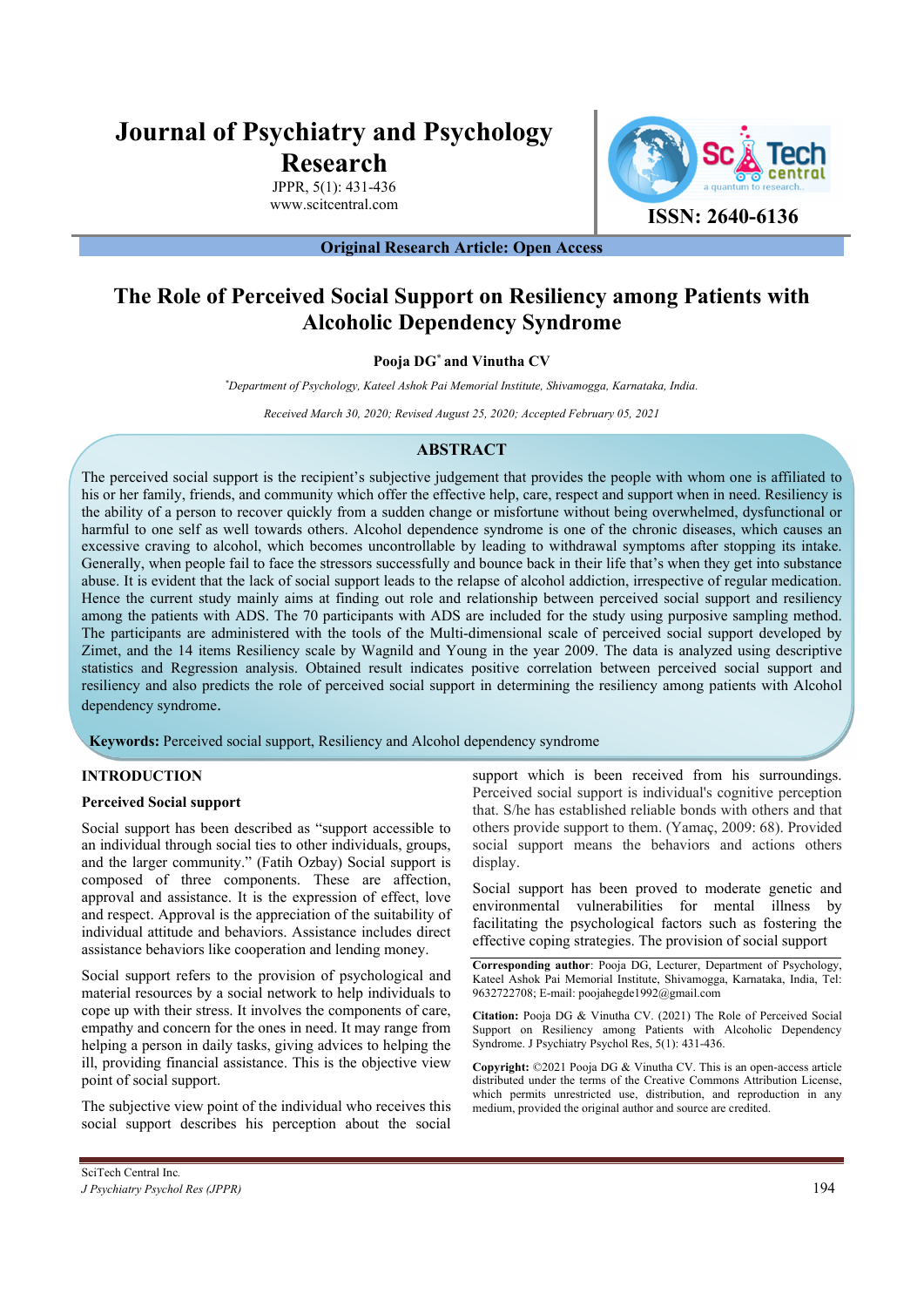to the psychiatrically ill population is proved to be effective.

#### **Resilience**

Resiliency is the ability of a person to recover quickly from a sudden change or misfortune without being overwhelmed, dysfunctional or harmful to oneself as well towards others, and to overcome the difficulties without much strain and raising back to the life again. Some factors that contribute for the person to be resilient are positive attitude, optimism, the ability to regulate one's emotions, and the ability to see failure as a helpful feedback. It is a real mental work to transcend hardships.

The results of many studies also showed that the resiliency is significantly correlated with the perceived social support in a positive way [1]. The role of perceived social support in promoting the resiliency also found to be prominent along with other factors.

There are many researches which indicates that increased of resiliency is inversely proportional to alcohol misuse and also few other studies indicate that providing the effective lifestyle training to enhance resiliency can also help in relapse prevention for the people with substance abuse [2,3].

Alcohol dependency syndrome: World health organization (WHO) describes it as a state of psychic and usually also physical, resulting from taking alcohol, characterized by behavioral and other responses that always include a compulsion to take alcohol on a continuous or periodic basis in order to experience its psychic effects, and sometimes to avoid the discomfort of its absence; tolerance may or may not be present" [4]. The prevalence of current drinking increased from 45 to 47%. More than 10 million cases were observed with ADS in India.

A problematic usage of alcohol in ADS follows some patterns such as intake of alcohol in a larger quantity for a prolonged period of time, persistent desire for alcohol use, spending a great deal of time in the usage of alcohol and to recover from its effects, a strong desire to use alcohol, recurrent alcohol usage leading to failure to fulfil one's responsibility at work, school and home, continued use of alcohol despite of experiencing persistent social and interpersonal problems, giving up important social, occupational and recreational activities for the purpose of alcohol, recurrent alcohol use that leads to physical hazards, continuation of alcohol use despite of knowing its effects on one's physical and psychological health, a need for markedly increased amounts of alcohol to achieve intoxication or desired effect (tolerance), manifestation of withdrawal symptoms; tremors, perspiration, vomiting sensation, cognitive deficits , psychological and behavioral problems when tried to keep away from it.

The possible causes for alcohol abuse could be failures in parental guidelines, psychological vulnerability, stress,

tension reduction and reinforcement, marital and other intimate relationships and expectations of social success.

There are many studies which focuses on the impact of increased perceived social support and resiliency of an individual on the behaviors of substance abuse. Majority of the researches indicates that increased level of perceived social support and resiliency will improve the treatment outcomes and also reduces the extent alcohol abuse.

The de-addiction and the rehabilitation centers are that which mainly focuses on pulling back those addicts from substances; alcohol and to bring back to the normal societal stream by including certain intervention plans to work on their levels of resiliency and motivation to overcome from their addiction. Those activities include group therapy, supportive psychotherapy, occasional training and different activities to introspect more about his abilities and the goals.

The results of the exploratory analysis reveal that specific sources - family and friends and forms (reassurance and worth) of social support are important to the recovering of alcoholic and that the effect of social support on treatment outcome is independent of alcoholic's history of prior treatment failure. Interventions or program modification programs should be designed specifically to bolster these facets of social support rather than addressing more general forms of support [5].

# **REVIEW OF LITERATURE**

A study conducted by Havassy [6] by the name "Social support and relapse: commonalities among alcoholics, opiate users, and cigarette smokers" with a sample size of 221, revealed the importance of social integration and abstinencespecific functional support in predicting the risk of relapse, independent of the particular drug of abuse.

A study conducted by Dobkin [7] by the name "The role of functional social support in treatment retention and outcomes among outpatient adult substance abusers" with a sample size 206, using the questionnaire pertaining to social support, stress and psychological functioning and Addiction severity index. The results of this study revealed that; Higher functional social support at intake is a positive predictor of retention in treatment, and a modest predictor of reductions in alcohol intake.

An exploratory analysis by Beattie [8] by the name "General and alcohol-specific social support following treatment" on private outpatients revealed that social support is the moderator of treatment outcomes and to prevent them from drinking behaviors.

A study by Rosenberg [9] with the title "Relapsed versus non-relapsed alcohol abusers: coping skills, life events and social support" The results of this study indicated that nonrelapsers were reportedly less likely to drink and more noncompliant towards problematic situations, and experienced fewer negative life events and more positive life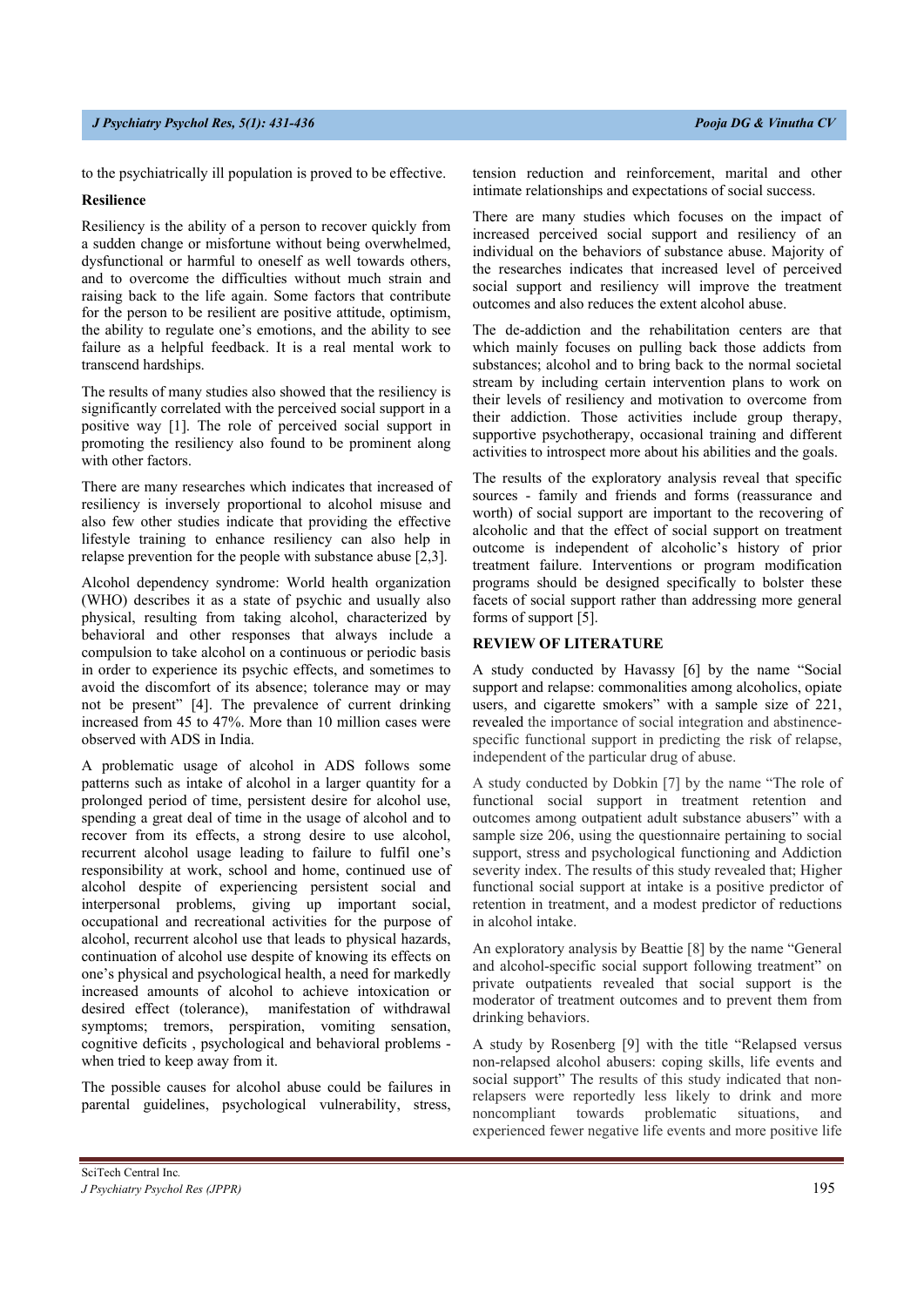#### *J Psychiatry Psychol Res, 4(2): 427-432 Pooja DG & Vinutha CV*

events, than relapsers. The social support results were inconclusive, in this study.

A study by Green [2] with the title "Alcohol misuse and psychological resilience among U.S. Iraq and Afghanistan era veterans" with the sample size of 1090 by using the questionnaires of probable post-traumatic stress disorder, psychological resilience and alcohol misuse. The findings of the study indicated that increased psychological resilience is inversely related to alcohol misuse and is protective against alcohol misuse over time.

A study by Whitbeck [10] with the title "Discrimination, historical loss and enculturation: culturally specific risk and resiliency factors for alcohol abuse among American Indians" on a sample of 452. This study provided a new result - the evidences that historical loss affects and also resiliency effects the enculturation on alcohol abuse among American-Indian alcohol abusers.

A cross-sectional study by Wingo [11] with the title "Resilience characteristics mitigate tendency for harmful alcohol and illicit drug use in adults with a history of childhood abuse: A cross-sectional study of 2024 inner-city men and women". Associations between resilience and substance use were examined with linear regression models. Their findings suggested that resilience characteristics mitigate risks not only for PTSD, major depression, and suicidality, but also for substance use problems in adults exposed to childhood abuse or other traumatic experiences.

In a semi-experimental study of 26 subjects by the authors Jafari [3] - the subjects were assessed using the Conner-Davidson Resiliency scale. 12 sessions of coping skills training were given to the controlled group, Data were analyzed using t-test and ANCOVA. The obtained results indicated that the life style training was effective in resiliency enhancement and relapse prevention for people with substance dependency.

#### **METHODS**

#### **Objectives**

- To assess the relationship between perceived social support and resiliency among patients with Alcoholic dependent syndrome.
- To study the role of perceived social support on resiliency among patients with Alcoholic dependent syndrome.

#### **Hypotheses**

- There is no significant relationship between perceived social support and resiliency among patients with alcoholic dependency syndrome.
- Perceived social support does not influence resiliency among patients with Alcoholic dependency syndrome.

#### **Sample**

Present study was carried out with70 samples diagnosed with Alcoholic dependency syndrome. The samples were selected using purposive sampling method from different rehabilitation center in Shivamogga city.

#### **Inclusion Criteria**

 Alcoholic dependency Syndrome patients with other substance use are included.

 Patients with neurological and psychotic problems were also included.

#### **Exclusion Criteria**

Alcoholic dependency syndrome patients with physical disabled were excluded.

**Dependent Variables**

Resiliency.

#### **Independent Variables**

Perceived social support.

#### **Research Design**

Correlational design.

# **Tools**

The Multi-dimensional scale of Perceived Social Support (MPSS) 7-point scale is developed by comprised of 12 items. The scale measures perceptions of support from three sources namely Family, Friends and Significant other with 4 items for each subscale.

#### **Scoring**

Each item in the scale is scored 1 for strongly disagree, 2 for strongly disagree, 3 for mildly disagree, 4 for neutral, 5 for mildly agree, 6 for strongly agree and 7 for very strongly agree. The total score is obtained by sum across all 12 items divided by 12.

**Resilience scale 14:** is developed by Wagnild and Young consists of 14 items. The 5 characteristics of the Resilience Scale are Purpose, Perseverance, Self-reliance, and Equanimity and Existential aloneness.

#### **Scoring**

It is a 7-point rating scale. All the items are positively scored with a minimum score of 14 and the maximum score of 98. The items are scored as from 1 (Strongly disagree) to 7 (strongly agree).

#### **Procedure**

The consent was taken from the higher authority of the Rehabilitation center to use inmates for the current study**.** The purpose of the research was clearly explained to the participant and socio demographic data was collected after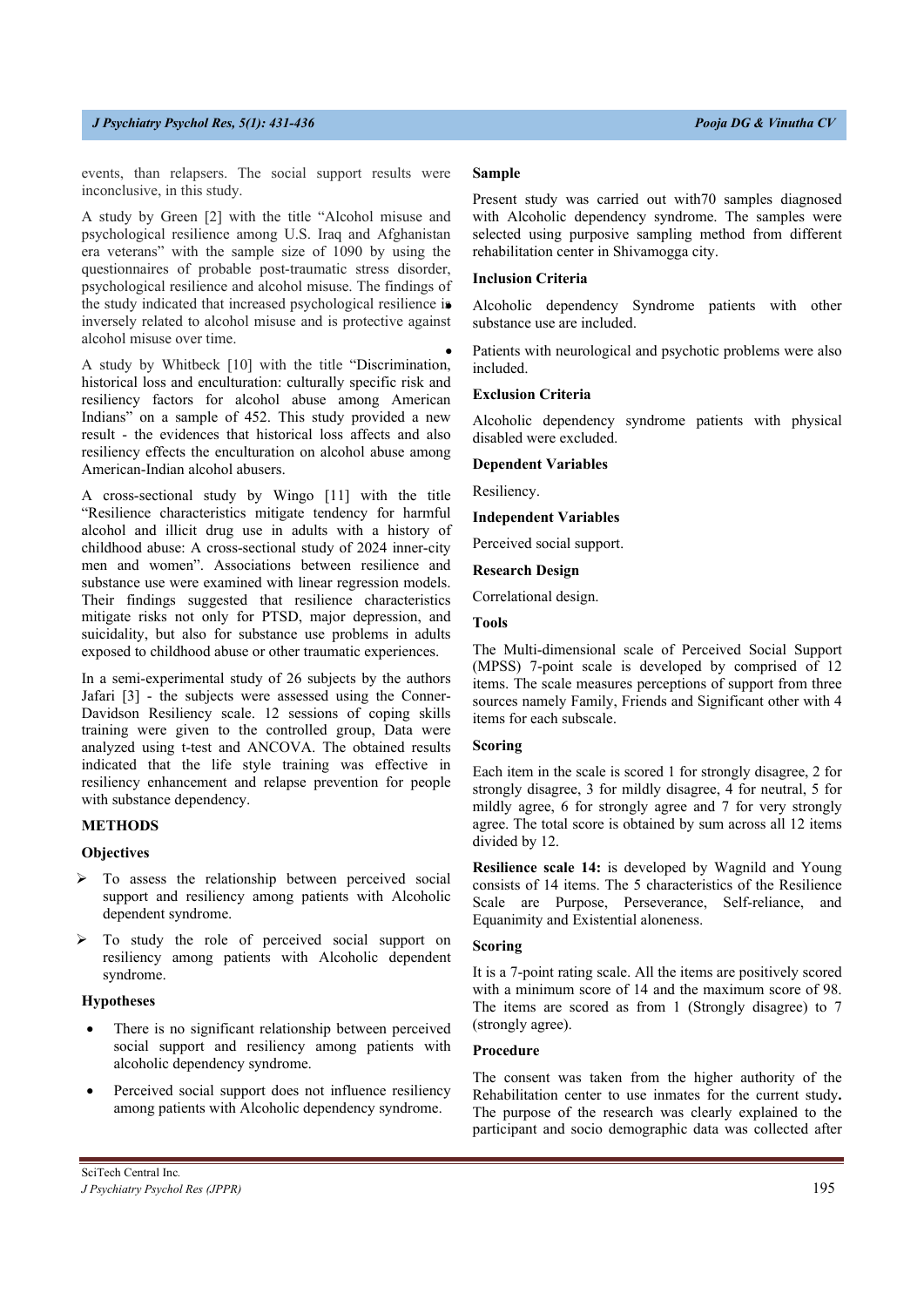#### *J Psychiatry Psychol Res, 4(2): 427-432 Pooja DG & Vinutha CV*

taking their consent to participate in the study. The Multidimensional Perceived Social support Scale and Resilience-14 scale was administered one after the other after taking short case history. After the completion of tests, tools were collected back and scoring was done as mentioned in the manual.

**Inferential Statistics:** Descriptive statistics**,** Regression analysis.

# **RESULTS AND DISCUSSION**

**Table 1** shows the mean and standard deviation of perceived social support among patients with Alcohol dependency Syndrome. Obtained result indicates that the maximum level of perceived social support has been received from family with the percentage of 44. Patients with Alcoholic dependency syndrome perceived that the support received from the significant other of their life is 40% and least level of perceived social support has been provided by the friends with 16% **(Figure 1)**.

This is because the research participants indicated in majority that the main etiology for alcohol abuse is from the peer influence. Initially it is with the peer's patients used to share their joys and sorrows but gradually when they started suffering with associated disabilities (physiological, psychological, neurological and social), they started perceiving more support from the family.

**Table 1.** Descriptive statistics for perceived social support among patients with Alcoholic dependency syndrome.

| <b>Subscale</b>          | N  | Mean  | <b>Standard deviation</b> |
|--------------------------|----|-------|---------------------------|
| <b>Significant other</b> | 70 | 5.035 | 1.13                      |
| Family                   | 70 | 5.45  |                           |
| <b>Friends</b>           | 70 | 2.01  | 2.01                      |



**Figure 1.** Descriptive statistics for perceived social support among patients with Alcoholic dependency syndrome.

The hypothesis stating that there is no significant relationship between perceived social support and resiliency among patients with Alcoholic dependency syndrome and perceived social support does not influence resiliency among patients with Alcoholic dependency syndrome was tested using Regression analysis. The coefficient value between support from significant others and resiliency is 0.317 which indicates positive correlation, the value 0.216 indicates the presence of positive correlation between family support and resiliency and coefficient value 0.394 suggest the presence

of positive correlation between support from friends and resiliency. Therefore, null hypothesis is rejected and alternative hypothesis is accepted. The regression value 0.14 indicates that about 14% of perceived social support influencing resiliency among patients with alcoholic dependency syndrome. Therefore, null hypothesis is rejected and alternative hypothesis is accepted **(Table 2)**.

This is because in psychological disorder like ADS and other substance use disorder perceived social support play a vital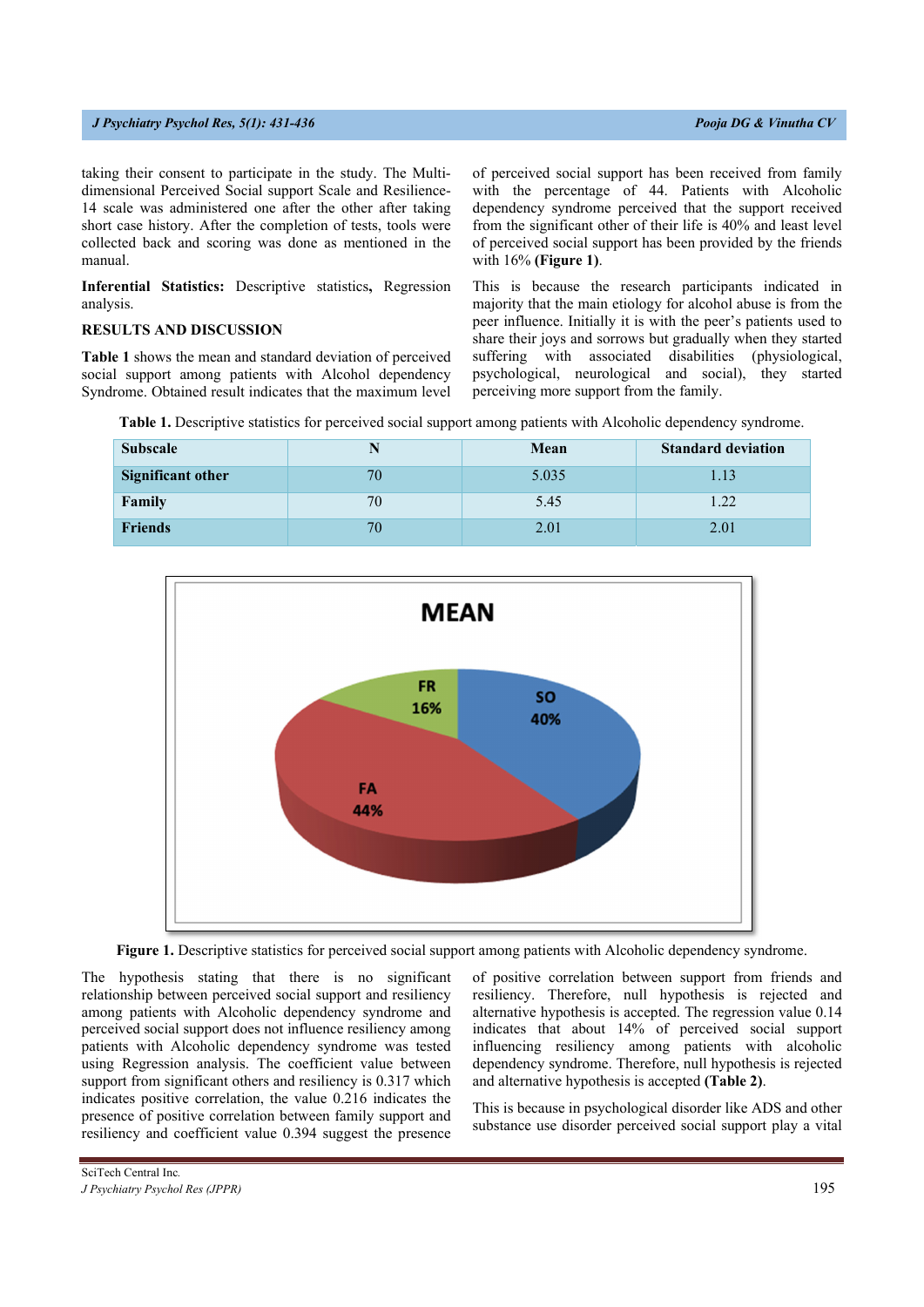#### *J Psychiatry Psychol Res, 4(2): 427-432 Pooja DG & Vinutha CV*

role along with the pharmacotherapy. This emphasizes that the role of perceived social support helps in maximizing in one's resiliency [12]. On the other side, study also indicating that along with the perceived social support, others factors too play a major role in enhancing the resiliency. To boost the resiliency other factor that play a major role include are personality trait of an individual, physiological and psychological aspects, level of insight on their illness, optimistic thought, positive attitude towards their life, level of achievement motivation, level of hope with regard to future, emotional maturity which they have gained from their past experience and so on [13]. Some intervention plans that are designed in the rehabilitation centers which include group and individual therapy and supportive psychotherapy also contributes to the patients to be resilient. It is also noticed that one's motivation to overcome his or her problem also influences resiliency of an individual [14].

**Table 2.** Coefficient of correlation and Regression value for Perceived social support and Resiliency among patients with Alcoholic dependency Syndrome.

|                   |       | <b>Significance</b> | <b>Adjusted R square</b> | <b>Standard error</b> |
|-------------------|-------|---------------------|--------------------------|-----------------------|
| Significant other | 0.317 | 0.004               |                          |                       |
| Family            | 0.216 | 0.036               | 0.14                     | 12.83                 |
| <b>Friends</b>    | 0.394 | 0.00                |                          |                       |

# **SUMMARY AND CONCLUSION**

The study reveals the presence of positive correlation between perceived social support and resiliency among patients with Alcoholic dependency syndrome. It also indicated that about 14% of perceived social support influencing resiliency among them. Therefore, it is concluded that to be resilient along with the support we perceive from our society many other factors also contributes.

#### **LIMITATIONS**

- Small sample size is used in the study hence generalization cannot be done.
- Samples are restricted to only Shivamogga city.

#### **SCOPE OF FURTHER STUDY**

 The present research can be extended by comparing ADS patients with some other group.

The study can be continued with larger sample and by considering the length of rehabilitation.

#### **REFERENCES**

- 1. Somasundaram RO, Devamani KA (2016) A comparative study on resilience, perceived social support and hopelessness among cancer patients treated with curative and palliative care. Indian J Palliat Care 22(2): 135-140.
- 2. Green KT, Beckham JC, Yousef N, Elbogen EB (2014) Alcohol misuse and psychological resilience among U.S. Iraq and Afghanistan era veterans. Addict Behav 39(2): 406-413.
- 3. Jafari E, Ahmadi M, Mohammadzadeh A, Najaf M (2012) The Effectiveness of Lifestyle Training in

Relapse Prevention and Resiliency Enhancement for People with Substance Dependency. Int J High Risk Behav Addict 1(1): 34-38.

- 4. Carson RC, Butcher JN (1992) Abnormal Psychology and Modern life, New York Harpercollin. 9th ed.
- 5. Booth BM, Russel DW, Soucek S, Laughlin PR (2009) Social Support and Outcome of Alcoholism Treatment: An Exploratory Analysis. Am J Drug Alcohol Abuse 18(1): 87-101.
- 6. Havassy BE, Hall SM, Wasserman DA (1991) Social support and relapse: Commonalities among alcoholics, opiate users, and cigarette smokers. Addict Behav 16(5):235-246.
- 7. Dobkin PL, De CM, Paraherakis A, Gill K (2002) The role of functional social support in treatment retention and outcomes among outpatient adult substance abusers. Addiction 97(3): 347-356.
- 8. Beattie M C, Longabaugh R (1999) General and alcohol-specific social support following treatment. Addict Behav 24(5): 593-606.
- 9. Rosenberg H (1983) Relapsed versus non-relapsed alcohol abusers: Coping skills, life events and social support. Addict Behav 8(2): 183-186.
- 10. Whitbeck BL, Chen X, Hoyt DR, Adams GW (2004) Discrimination, historical loss and enculturation: culturally specific risk and resiliency factors for alcohol abuse among American Indians. J Stud Alcohol 65(4):409-418.
- 11. Wingo AP, Ressler KJ, Bradley B (2014) Resilience characteristics mitigate tendency for harmful alcohol and illicit drug use in adults with a history of